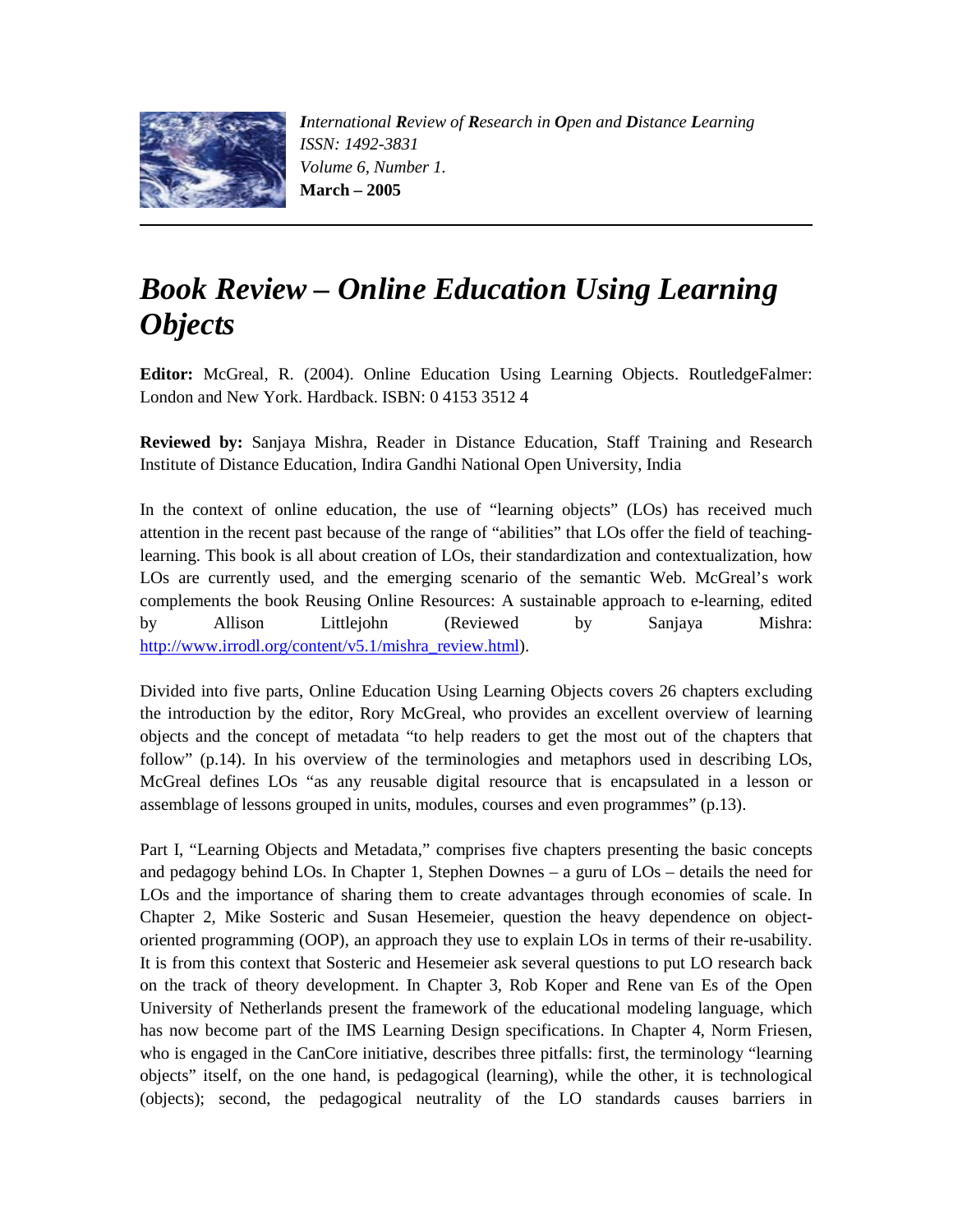contextualization; and third, the origin of the concept vis-à-vis the American-military industrial context is "antithetical" to education. In Chapter 5, Erik Duval and Wayne Hodgins critically analyze advanced and innovative interpretations of the use of LOs by looking into their taxonomy, components and aggregation related issues.

Part II, "Constructing and Creating Learning Objects" is comprised of six chapters. In Chapter 6, Mohamed Ally recommends adoption of a learner-centred design from the perspective of cognitive psychology, constructivism, and behaviourism in the design of LOs. Ally further identifies three components of LOs and their micro-strategies. In Chapter 7, Downes suggests the use of Rapid Application Design (RAD) methodology and OOP used in software engineering for the construction of LOs. In Chapter 8, Pithamber Polsani, using Peirce's theory of signs, proposes a semiotic model for creating LOs. In Chapter 9, a group of researchers from the Open University of Netherlands (Monique Doorten, Bas Giesbers, Jose Janssen, Jan Daniels, and Rob Koper) describe the process of transforming existing content into re-usable learning objects. In Chapter 10, Peter Sloep describes the need for an educational modeling language because chunking of content and metadata tagging are not satisfactory. In Chapter 11, John Nesbit and Karen Belfer focus on evaluation of learning objects, and review evaluation models applied to educational software and media. Subsequently they propose a convergent participation model of collaborative evaluation of LO.

Part III, "Contextualization and Standardization of Learning Objects," as the title itself suggests, introduces the concept of contextualization and explains standardization issues in LOs for their reuse, in the five chapters that comprise this section. In Chapter 12, Robby Robson emphasizes that the high contextual nature of LOs adds significant cost to reuse and thus little reuse can be seen in the real educational world, even though "reuse" is one of the most important features of LOs. In Chapter 13, Jon Mason outlines the importance of context in learning, and describes the context-driven metadata tags and specifications that would be useful in reuse of LOs. In Chapter 14, researchers from the Lower Saxony Learning laboratory in Germany (Heidrun Allert, Chistoph Richter, Hadhami Dhraif and Wolfgang Nejdl) describe their contextual metadata model for the Open Learning Repository 3 (LOR3). The OLR3 portal is based on a scenario design approach comprised of a domain model, an instructional model, and a structural model that helps learners and teachers to search LOs on the Web and communicate with each other. In Chapter 15, Luis Anido describes reference architecture for offering common e-learning services by Educational Content Providers (ECPs) and Educational Service Providers (ESPs). In Chapter 16, Demetrios Sampson and Pythagoras Karampiperis discuss management of learning object repositories, and describe the functional elements and components of a Learning Object Metadata Management System (LOMMS). The importance of such a system becomes significant while interoperating LOs from one system to other, and while mapping between two different metadata schemas.

Part IV, "Learning Object Profiles, Application and Models," is comprised of five chapters and introduces some well known application profiles and models used in implementation of LOs. In Chapter 17, Norm Friesen, Susan Hesemeier and Anthony Roberts describe CanCore application profile, while Chapter 18 by Griff Richards, Marek Hatala, and the book's editor, Rory McGreal,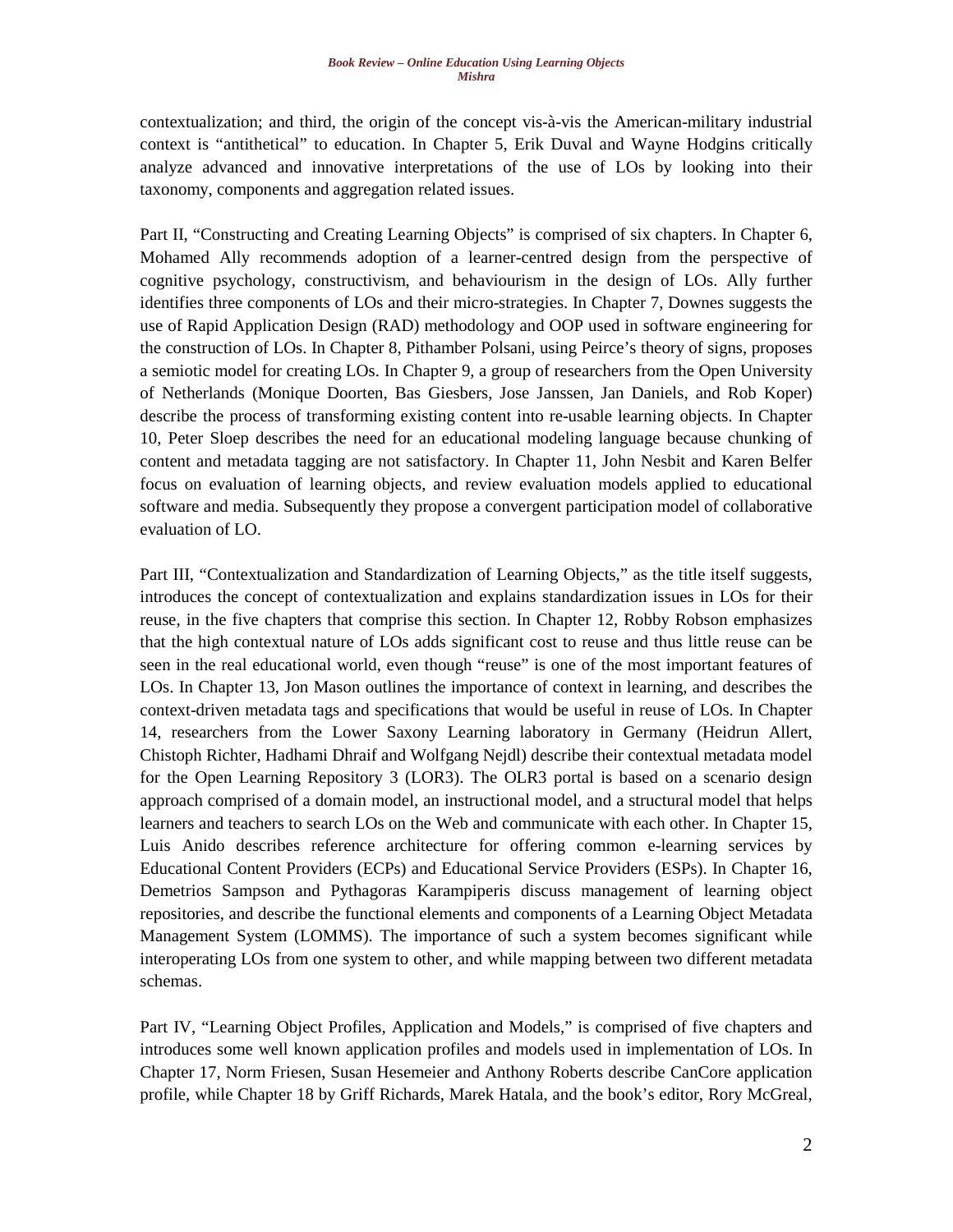## *Book Review – Online Education Using Learning Objects Mishra*

discuss the Portal for Online Objects in Learning (POOL) project and associated developments. In Chapter 19, Mikael Nilson, Ambjorn Naeve, and Matthias Palmer, describe the Edutella peerto-peer network for exchanging information about LOs and not simply exchanging content. In Chapter 20, Gilbert Paquette, Karin Lundgren-Cayrol, Alexis Miara, and Louis Guerette, present the Explor@2 learning objects manager, which is based on the CanCore metadata schemata. Explore@2 has been designed as a suite useful to learners, content experts, teachers, and managers, and works as a specialized Learning Content Management System (LCMS). In Chapter 21, Neil Kestner describes the use of learning object repository (MERLOT) for developing a professional evaluation model to promote scholarship of teaching in the universities. MERLOT is a unique system that recognizes the work of teachers in developing quality LOs (it is satisfying to know that anonymous reviews by experts are highly rated in promotions and tenure packages).

Part V, "From the Semantic Web to EMP and Instructional Engineering," comprised of five chapters, introduces some complex aspects of LOs and their usage in education. In Chapter 22, for instance, Sean Palmer explores concept of semantic Web and related terminologies such as Resource Description Framework (RDF), XML, and Web Ontology Language (OWL). In Chapter 23, Terry Anderson and Anita Petrinjak describe the educational modeling language developed at the Open University of Netherlands that holds the potential to promote the emergence of educational semantic Web. In Chapter 24, Griff Richards and Marek Hatala describe the problems of interoperability in learning object repositories (LOR), and propose development of easy-to-use tools for "cobbling" together a network of LORs. In Chapter 25, Oscar Lin, describes a knowledge modeling approach to design LOs. In the last Chapter, Gilbert Paquette revisits the educational modeling language from an instructional engineering viewpoint, and concludes by suggesting that instructional design has evolved into instructional engineering integrating automatic instructional design, software engineering, and cognitive sciences.

This is a book to be read in depth and detail. McGreal's book has a lot to offer to both new and expert professionals working in the field of LOs. From conceptual clarifications to recent developments on the topic, this book presents an array of highly authoritative explanations and illustrations on this emerging area of educational technology. Rory McGreal is successful in bringing together the "who's who" in LO development, and knitting together a scholarly publication that can be relied upon as a fully informed source and a "what's happening in LOs" from around the world. Although much research is ongoing in the field of LOs, and clearly there are "miles to go" before we can see easy flow of LOs across institutions and national boundaries. The issue of semantic Web has the potential to make this possible, as this is akin to what I called a "classificatory-based organization of learning objects" in my review of the book by Allison Littlejohn. With the last chapter of this book, I also see the emergence of a new phrase that might herald a new fad in educational technology – Instructional Engineering – leading to emergence of new courses, programmes, and perhaps a whole new discipline.

Anyone who is interested in online learning or working in this area cannot afford to miss reading Rory McGreal's book. And even though you may prefer to be selective in your reading of chapters and sequence, this book is a "must read."